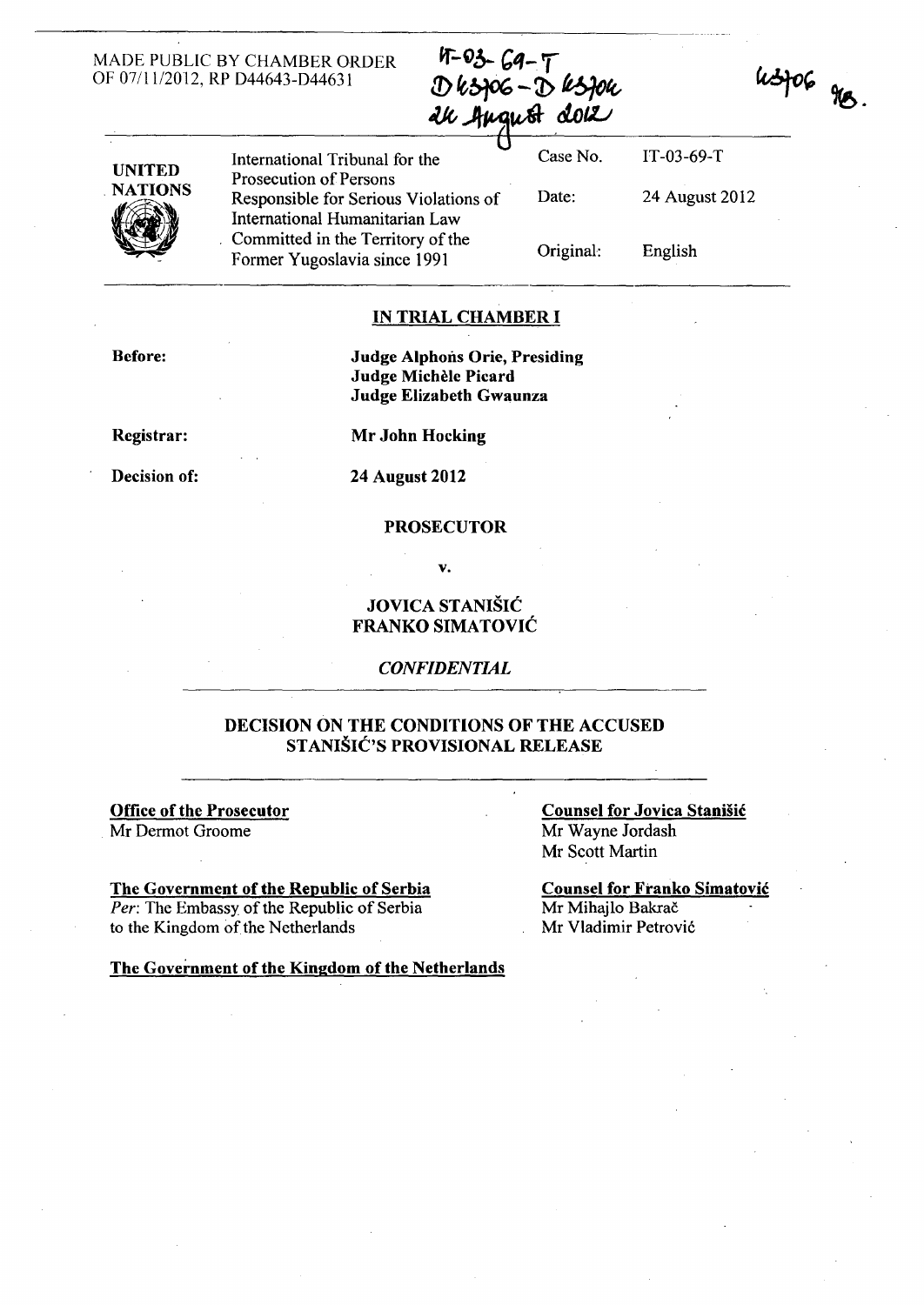TRIAL CHAMBER I of the International Tribunal for the Prosecution of Persons Responsible for Serious Violations of International Humanitarian Law Committed in the Territory of the Former Yugoslavia since 1991 ("Chamber");

BEING SEISED of an application ("Application") by the Stanišić Defence ("Defence") to vary the conditions of the provisional release of Jovica Stanišić ("Accused"), filed confidentially on 21 August  $2012$ ;

NOTING the "Decision on the Stanišić Defence Request for Provisional Release" filed confidentially on 16 July 2012 ("Decision");<sup>2</sup>

RECALLING that in the Decision, the Chamber granted the provisional release of the Accused from 20 July 2012 to 4 October  $2012$ ;<sup>3</sup>

NOTING that the Defence requests the Chamber to vary the condition of the Accused's provisional release that he remain within the confines of the city of Belgrade, for one day (approximately eight hours) so as to allow him to visit his father's grave in the town of Bačka Palanka, in the Republic of Serbia ("Serbia"); 4

NOTING that the Prosecution has indicated to the Defence that it would not object to the requested variation;<sup>5</sup>

RECALLING the applicable law governing provisional release as set out in a previous decision;<sup>6</sup>

CONSIDERING that granting the requested variation would not alter the Chamber's assessment regarding the criteria of Rule 65 (B) of the Tribunal's Rules of Procedure and Evidence ("Rules");<sup>7</sup>

RECALLING that in the Decision, the Chamber set out conditions for monitoring, treating, and reporting on the Accused's health, which include that the Reporting Medical Officer ("RMO") should put questions to the Accused by telephone once every three weeks;<sup>8</sup>

Stanišić Defence Application to Vary the Conditions of Stanišić' s Provisional Release Decision on the Stanišić Defence Request for Provisional Release of 16 July 2012, 21 August 2012 (Confidential).

 $\overline{2}$ Decision on the Stanišić Defence Request for Provisional Release, 16 July 2012 (Confidential).

 $\overline{\mathbf{3}}$ Decision, paras  $15(3)(a)$  and (c).

 $\ddot{ }$ Decision, para. 15 (3)(d)(i); Application, paras 1-2, 4.

Application, para. 3.

<sup>6</sup>  See Decision on the Stanišić Defence Request for Provisional Release during the Winter Recess, 19 December 2011 (Confidential), paras 6-7.

 $\overline{z}$ Decision, para. 7.

<sup>8</sup> Decision, para.  $15 (2)(c)$ .